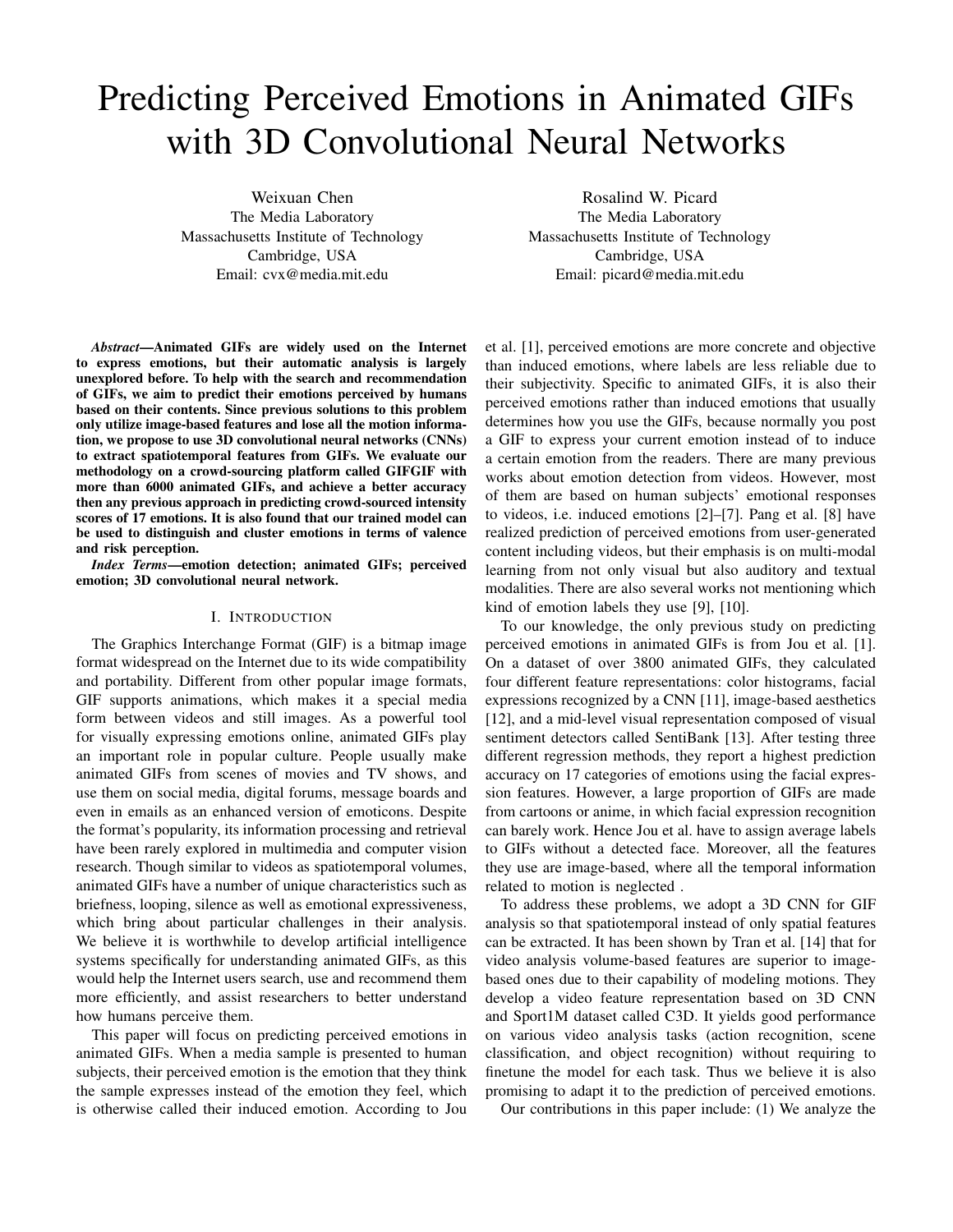file structure of GIFs and discuss the main differences from videos; (2) We use 3D CNN features and a Lasso regression to predict perceived emotion intensities of GIFs on a large-scale dataset more accurately then any previous method; (3) We discover that the model we trained reveals useful information for understanding human emotions.

# II. METHODS

#### *A. Dataset*

We collected our data from the GIFGIF website [15], a crowd-sourcing platform enabling users to vote on animated GIFs with their perceived emotions. The GIFs on the platform are imported from a large-scale GIF database called Giphy [16], and cover a wide variety of sources including movies, TV shows, advertisements, sports, cartoons, anime, video games, user-generated content, and user-edited content. As a result, the GIFs span a broad range of resolutions, camera angles, zooming, illumination, grayscale/color, humans/non-humans, numbers of objects, and special effects.



Fig. 1. GIFGIF homepage.

When users enter the homepage of GIFGIF, a pair of random GIFs will be presented with a question "which better expresses  $X$ ", as shown in Fig. 1, where  $X$  is one of 17 emotions: amusement, anger, contempt, contentment, disgust, embarrassment, excitement, fear, guilt, happiness, pleasure, pride, relief, sadness, satisfaction, shame, and surprise. The users can answer the question by pressing on the GIF that matches the emotion or select "neither". The developers of GIFGIF chose the 17 emotion categories based on Paul Ekman's selection of universal emotions in the 1990s [17]. With all the answers from millions of users, the website is capable of ranking each GIF by its emotion intensities for all the 17 categories. The website API annotates every animated GIF with a 17 x 2 matrix, containing scores between 0 and 50 for each emotion where 25 is neutral and every score's uncertainty. According to GIFGIF, these scores and uncertainties are generated from users' votes using the TrueSkill rating algorithm [18]. The [0,50] range is heuristically given by a prior  $\mu_0 = 25$  and  $\sigma_0 = 25/3$ . As soft labels are applied, a GIF can have low emotion intensities in all the 17 categories if it is relatively neutral. Therefore, predicting these labels is better defined as a regression problem rather than a classification problem.

Until May 22, 2016, the GIFGIF platform had indexed 6119 animated GIFs with 3,130,780 crowd-sourced annotations. Skipping 6 GIFs with broken links, we downloaded 6113 files with their corresponding labels as our dataset.

### *B. Preprocessing*



Fig. 2. Histograms of frame numbers and average frame delays in our dataset.

Feature extraction from videos for machine learning usually requires a preprocessing to normalize the widths, heights and lengths of videos to be the same. However, different from most videos, animated GIFs not only have varied lengths but also have varied frame rates. Table I shows the structure of an exemplary GIF (#989 on GIFGIF) with 6 frames. As illustrated in the table, every frame has an assigned delay time, and different frames within a file can even have different delays. We read the information from all the GIFs in our dataset, and drew the histograms of their frame numbers and average frame delays (Fig. 2).

As shown in Fig. 2, the longest GIF has 347 frames, while the shortest has only 2 frames. For too short GIFs, we looped all their frames to imitate the way they were usually presented on the Internet and perceived by human eyes. For too long

TABLE I STRUCTURE OF AN EXEMPLARY GIF FILE

| Frames | Frame | Format  | Left $\overline{a}$ | Top,   | Width / | Height / | Bit   | Background | Aspect | Delav         | Transparent |
|--------|-------|---------|---------------------|--------|---------|----------|-------|------------|--------|---------------|-------------|
|        | Size  | Version | Pixels              | Pixels | Pixels  | Pixels   | Depth | Color      | Ratio  | Time $\prime$ | Color       |
|        | 31400 | 89a     |                     |        | 500     | 492      |       | 128        |        | 0.5           | 128         |
| $\sim$ | 31400 | 89a     | 165                 | l78    | 306     | 33       |       | 128        |        | 0.5           | 128         |
|        | 31400 | 89a     | 141                 | .76    | 325     | 48       |       | 128        |        | 0.2           | 128         |
|        | 31400 | 89a     | 136                 | 214    | 303     | 69       |       | 128        |        | 0.2           | 128         |
|        | 31400 | 89a     | $\overline{34}$     | 274    | 325     | 50       |       | 128        |        | 0.5           | 128         |
|        | 31400 | 89a     | 156                 | 121    | 331     | 89       |       | 128        |        | 2.0           | 128         |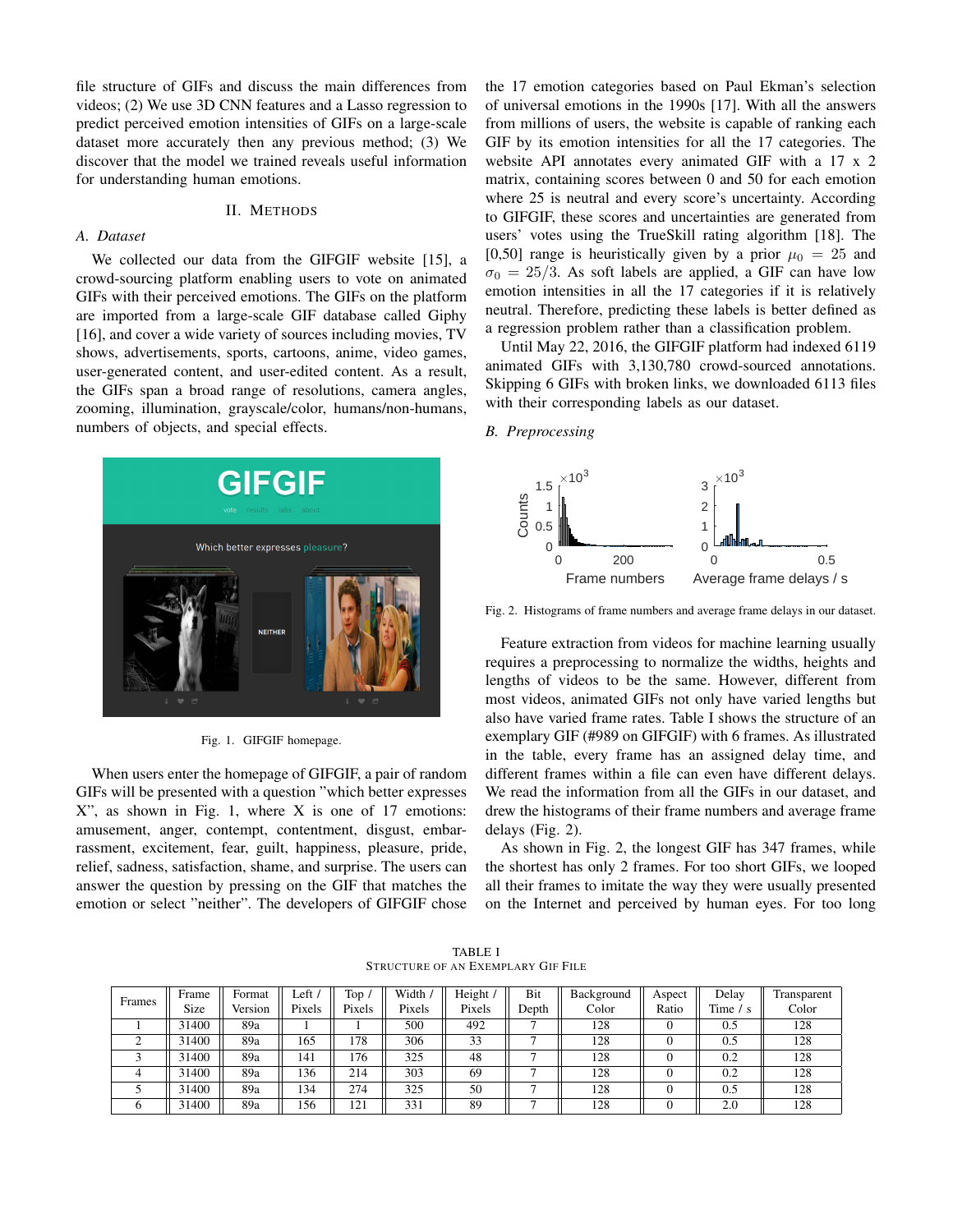| Conv1a    Conv2a    Conv3a    Conv3b    Conv4a    Conv4b    Conv5a    Conv5b    Conv5b    FC6    FC7    TC6<br> - 64    R    128    256    256    256    256    256    256    256    2512    2512    2512    2512    2512    25 |  |  |  |  |  |
|---------------------------------------------------------------------------------------------------------------------------------------------------------------------------------------------------------------------------------|--|--|--|--|--|
|                                                                                                                                                                                                                                 |  |  |  |  |  |

Fig. 3. C3D architecture [14].

GIFs, Jou et al. [1] subsampled ten equally spaced frames within each GIF, because their image-based method does not consider the relationship between frames. On the contrary, in our method using 3D representations, sampling a single frame from tens of frames would destroy the dynamics of any continuous action. Therefore, we chose to always maintain the continuity of consecutive frames by splitting long GIFs into multiple equal-length clips and extracting features from each of them.

Since GIFs have extremely diverse frame rates (Fig. 2), the length of a clip can be defined in two different ways: framebased or time-based. The frame-based way would directly put the same number of frames into each clip regardless of different frame rates, while the time-based way would interpolate all GIFs to the same frame rate and then do the splitting so that every clip has the same duration. For GIFs, the optimal solution is the latter, because the speed information of actions (e.g. how fast an athlete raise his/her hands) will be maintained, which is possibly useful for distinguishing between emotions. However, as the highest frame rate is about 40 times the lowest in our dataset, it is difficult to realize 40-time motion interpolation without causing visual artifact. Furthermore, some web browsers ignore very short frame delays of GIFs and replace them with a default delay, as a result of which the delay parameters inside a GIF may not necessarily reflect its real playback speed. Therefore, we finally chose the frame-based way to split the raw frames directly.

# *C. Feature Representations*

We used the C3D video descriptor as our feature representation. Fig. 3 shows the architecture of the C3D neural network. It has 8 convolution, 5 max-pooling, and 2 fully connected layers, followed by a softmax output layer. The 3D convolution layers have 3 x 3 x 3 kernels with stride 1 in both spatial and temporal dimensions, and numbers of filters denoted in each box in the figure. The kernels of all the 3D pooling layers are 2 x 2 x 2, except for Pool1 is 1 x 2 x 2. Every fully connected layer has 4096 output units.

Using the same preprocessing parameters as C3D, every GIF was split into 16-frame-long clips with a 8-frame overlap between two consecutive ones. GIFs shorter than 16 frames or not integer multiples of 8 frames were padded via looping first. The clips were then resized to have a frame size of 128 pixels x 171 pixels, and center cropped into 16 frames x 112 pixels x 112 pixels. After all the normalizations, they were passed to the C3D network. As introduced before, the neural network was pre-trained on the Sport1M dataset, and had shown good generalization capability across various datasets. Its fc6 activations formed a 4096-dim vector for each clip, which was finally saved as our feature representation.

#### *D. Lasso Regression*

For every GIF clip, our feature representation exhibits 4096 features, which are comparable to the size of our dataset. Consequentially, an ordinary linear regression without regularization would likely give poor results because of over-fitting. To address the problem, we trained parsimonious models using a Lasso regression [19] so that variable selection can be done automatically.

Consider a sample consisting of  $N$  observations, each of which consists of  $p$  features and a single outcome. Let  $y_i$ be the outcome and  $x_i = (x_1, x_2, \dots, x_p)^T$  be the feature vector for the i-th observation. A Lasso regression solves the problem:

$$
\min_{\beta_0, \beta} \left( \frac{1}{2N} \sum_{i=1}^N (y_i - \beta_0 - x_i^T \beta)^2 + \lambda \sum_{j=1}^p |\beta_j| \right) \tag{1}
$$

where  $\beta$  and  $\beta_0$  are fitted coefficients and intercept, and  $\lambda$ is a nonnegative regularization parameter optimized via crossvalidation.

## III. RESULTS

#### TABLE II THE NORMALIZED MEAN SQUARED ERRORS (NMSE) FOR EMOTION PREDICTION ON GIFGIF. LOWER NMSE INDICATES BETTER PERFORMANCE.

| Methods                                                                  | nMSE                |  |  |  |  |  |
|--------------------------------------------------------------------------|---------------------|--|--|--|--|--|
| 3858 GIFs                                                                |                     |  |  |  |  |  |
| Color histograms + Trace-norm<br>regularized multi-task regression       | $1.4641 \pm 0.1935$ |  |  |  |  |  |
| Face expression + Ordinary least squares<br>linear regression            | $0.8925 \pm 0.0036$ |  |  |  |  |  |
| Image-based aesthetics + Trace-norm<br>regularized multi-task regression | $1.0361 \pm 0.0093$ |  |  |  |  |  |
| SentiBank + Logistic regression                                          | $1.4944 \pm 0.0593$ |  |  |  |  |  |
| $C3D + Lasso$ regression                                                 | $0.6652 \pm 0.0545$ |  |  |  |  |  |
| 6113 GIFs                                                                |                     |  |  |  |  |  |
| $C3D + Lasso$ regression                                                 | $0.7161 \pm 0.0519$ |  |  |  |  |  |

To compare with previous methods, we used the same approach as Jou et al. [1] to train and test our model. The emotion intensity scores from the TrueSkill rating algorithm were normalized to  $[-1,1]$ , and applied to each GIF clip as weakly supervised labels. Since Jou et al. only tested 3858 GIFs on GIFGIF up to April 29, 2014, we assessed our method on two different set sizes: the first 3858 GIFs and the whole 6113 GIFs. For either size, a 5-fold cross-validation was employed with regression results reported by averaging